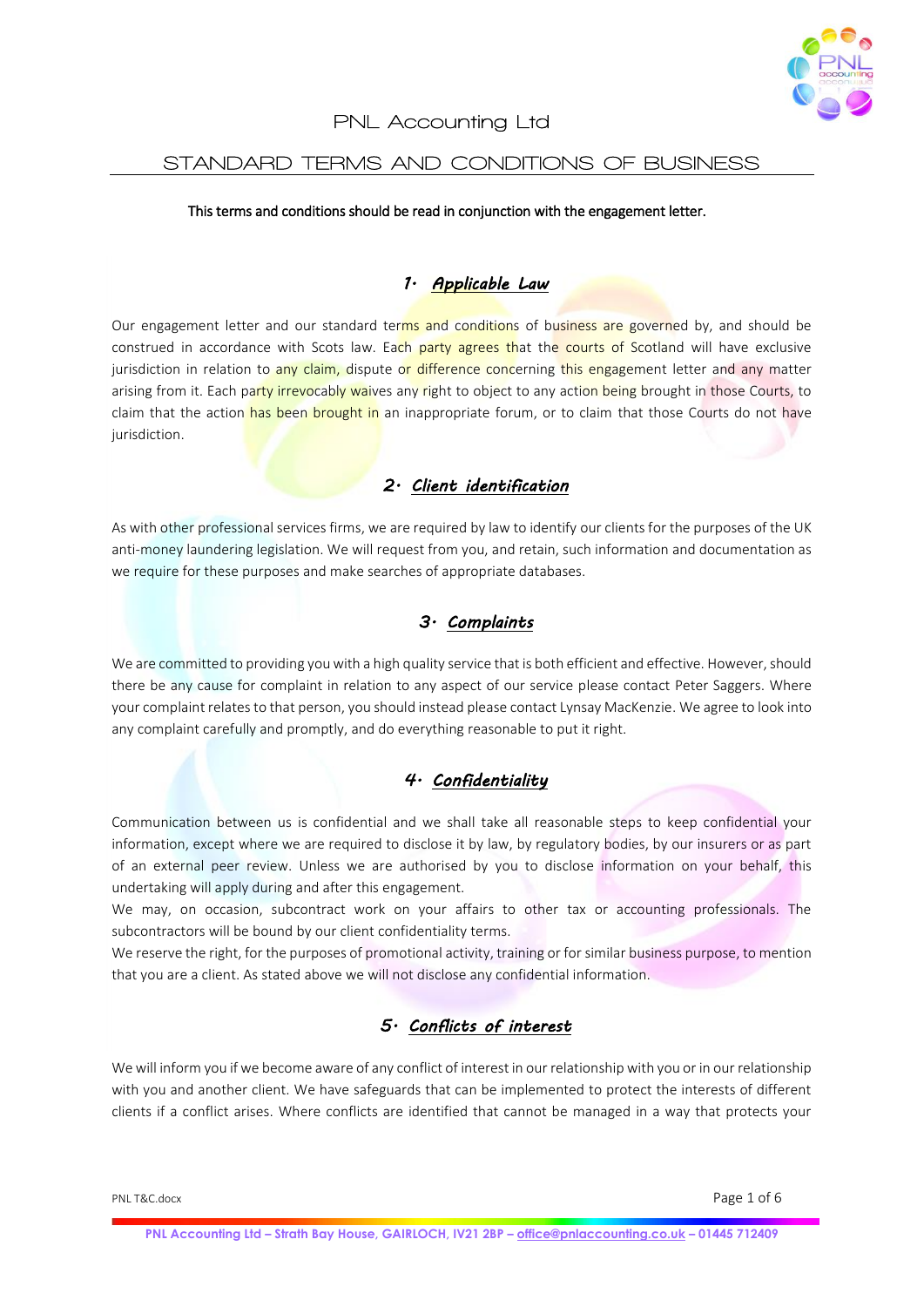

interests then we regret that we will be unable to provide further services. If this arises, we will inform you promptly.

If there is a conflict of interest that is capable of being addressed successfully by the adoption of suitable safeguards to protect your interests then we will adopt those safeguards. Where possible this will be done on the basis of your informed consent. We reserve the right to act for other clients whose interests are not the same as or are adverse to yours, subject to the obligations of confidentiality referred to above.

# *6. Data Protection*

We confirm that we will comply with the provisions of the European General Data Protection Regulation (GDPR) (May 2018) when processing personal data about you. In order to carry out the services of this engagement and for related purposes such as updating and enhancing our client records, analysis for management purposes and statutory returns, legal and regulatory compliance and crime prevention we may obtain, process, use and disclose personal data about you.

Please refer to our GDPR Privacy Notice for detailed information about our data protection policies.

### *7. Disengagement*

Should we resign or be requested to resign we will normally issue a disengagement letter to ensure that our respective responsibilities are clear.

Should we have no contact with you for a period of 12 months or more we may issue to your last known address a disengagement letter and thereafter cease to act.

## *8. Electronic and other communication*

Unless you instruct us otherwise we may, where appropriate, communicate with you and with third parties via email or by other electronic means. The recipient is responsible for virus checking emails and any attachments. With electronic communication there is a risk of non-receipt, delayed receipt, inadvertent misdirection or interception by third parties. We use virus-scanning software to reduce the risk of viruses and similar damaging items being transmitted through emails or electronic storage devices. However electronic communication is not totally secure and we cannot be held responsible for damage or loss caused by viruses nor for communications that are corrupted or altered after despatch. Nor can we accept any liability for problems or accidental errors relating to this means of communication especially in relation to commercially sensitive material. These are risks you must agree to bear in return for greater efficiency and lower costs. If you do not wish to accept these risks please let us know and we will communicate by paper mail, other than where electronic submission is mandatory. Any communication sent through the post system by us is deemed to arrive at your postal address two working days after the day that the document was sent.

### *9. Fees and payment terms*

Our fees do not solely depend on the amount of time spent on your affairs. Levels of skill, responsibility, importance and value are also factors, as well as the level of risk.

If we provide you with an estimate of our fees for any specific work, then that estimate will not be contractually binding unless we explicitly state that will be the case.

Where requested we may indicate a fixed fee for the provision of specific services or an indicative range of fees for a particular assignment. It is not our practice to identify fixed fees for more than a year ahead as such fee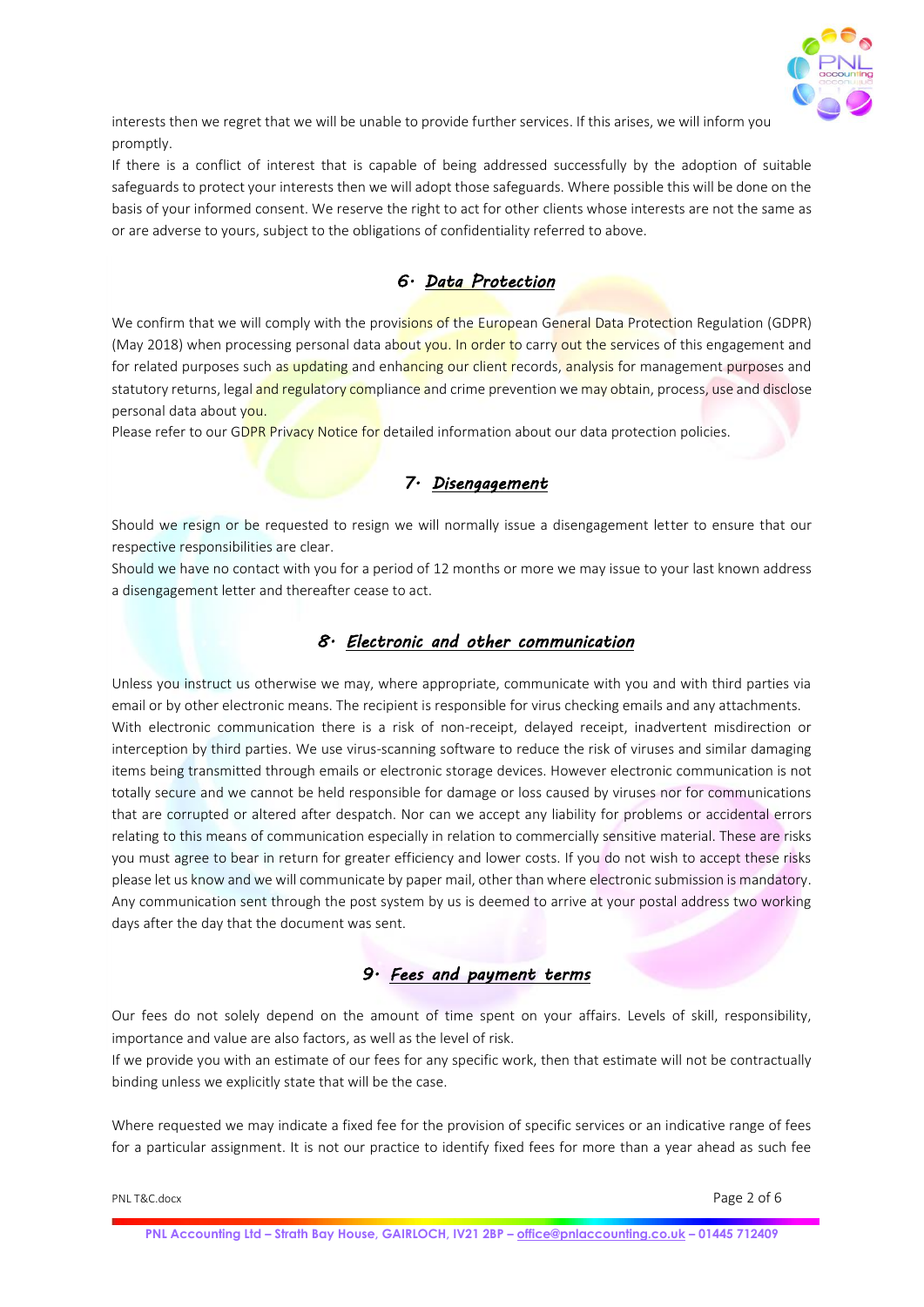

quotes need to be reviewed in the light of events. If it becomes apparent to us, due to unforeseen circumstances, that a fee quote is inadequate, we reserve the right to notify you of a revised figure or range and to seek your agreement thereto.

In some cases, you may be entitled to assistance with your professional fees, particularly in relation to any investigation into your tax affairs by HMRC. Assistance may be provided through insurance policies you hold or via membership of a professional or trade body. Other than where such insurance was arranged through us, you will need to advise us of any such insurance cover that you have. You will remain liable for our fees regardless of whether all or part are liable to be paid by your insurers.

Our fees are exclusive of VAT, which will be added where it is chargeable. Any disbursements we incur on your behalf and expenses incurred in the course of carrying out our work for you will be added to our invoices where appropriate.

Unless otherwise agreed to the contrary our fees do not include the costs of any third party, counsel or other professional fees.

We reserve the right to charge interest on late paid invoices at the rate of 5% above bank base rates under the Late Payment of Commercial Debts (Interest) Act 1998. We also reserve the right to suspend our services or to cease to act for you on giving written notice if payment of any fees is unduly delayed. We intend to exercise these rights only where it is fair and reasonable to do so.

If you do not accept that an invoiced fee is fair and reasonable you must notify us within 21 days of receipt, failing which you will be deemed to have accepted that payment is due.

## *10. Changes in the law*

We will not accept responsibility if you act on advice given by us on an earlier occasion without first confirming with us that the advice is still valid in the light of any change in the law or your circumstances.

We will accept no liability for losses arising from changes in the law or the interpretation thereof that are first published after the date on which the advice is given.

## *11. Implementation*

We will only assist with implementation of our advice if specifically instructed and agreed in writing.

## *12. Intellectual property rights*

We will retain all copyright in any document prepared by us during the course of carrying out the engagement, save where the law specifically provides otherwise.

PNL T&C.docx Page 3 of 6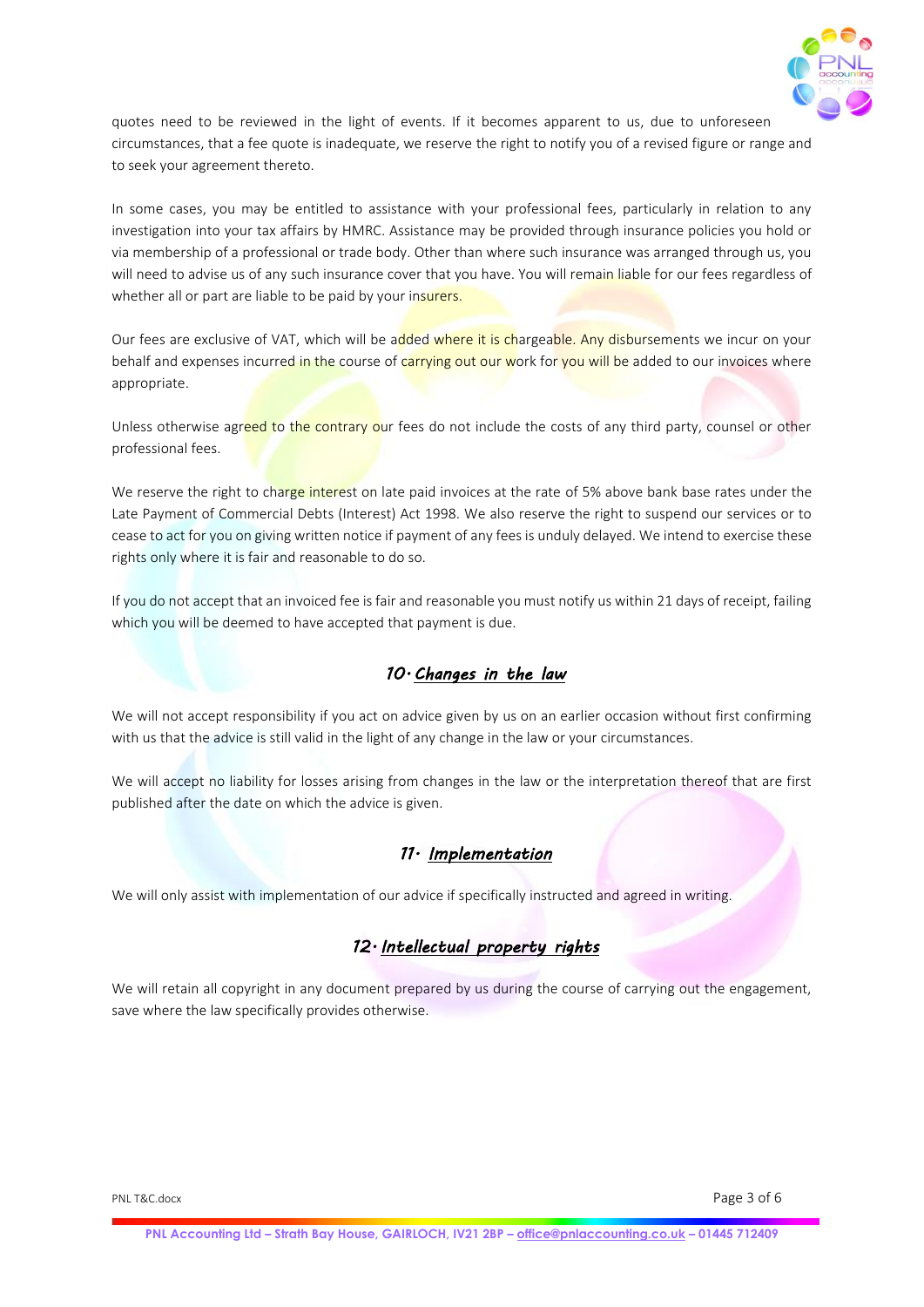

### *13. Interpretation*

If any provision of these terms and conditions, the engagement letter or enclosed schedules is held to be void, then that provision will be deemed not to form part of this contract and the remainder of this agreement shall be interpreted as if such provision had never been inserted.

In the event of any conflict between these terms of business and the engagement letter or appendices, the relevant provision in the engagement letter or schedules will take precedence.

## *14. Lien*

Insofar as we are permitted to do so by law or professional guidelines, we reserve the right to exercise a lien over all funds, documents and records in our possession relating to all engagements for you, until all outstanding fees and disbursements are paid in full.

## *15. Limitation of liability*

We will provide our services with reasonable care and skill. Our liability to you is limited to losses, damages, costs and expenses directly caused by our negligence or wilful default.

#### *Exclusion of liability for loss caused by others*

We will not be liable if such losses, penalties, surcharges, interest or additional tax liabilities are caused by the acts or omissions of any other person or due to the provision to us of incomplete, misleading or false information or if they are caused by a failure to act on our advice or a failure to provide us with relevant information.

#### *Exclusion of liability in relation to circumstances beyond our control*

We will not be liable to you for any delay or failure to perform our obligations under this engagement letter if the delay or failure is caused by circumstances outside our reasonable control.

#### *Exclusion of liability relating to the discovery of fraud etc.*

We will not be responsible or liable for any loss, damage or expense incurred or sustained if information material to the service we are providing is withheld or concealed from us or misrepresented to us. This applies equally to fraudulent acts, misrepresentation or wilful default on the part of any party to the transaction and their directors, officers, employees, agents or advisers.

This exclusion shall not apply where such misrepresentation, withholding or concealment is or should (in carrying out the procedures which we have agreed to perform with reasonable care and skill) have been evident to us without further enquiry, beyond that which it would have been reasonable for us to have carried out in the circumstances.

#### *Indemnity for unauthorised disclosure*

You agree to indemnify us and our agents in respect of any claim (including any claim for negligence) arising out of any unauthorised disclosure by you or by any person for whom you are responsible of our advice and opinions, whether in writing or otherwise. This indemnity will extend to the cost of defending any such claim, including payment at our usual rates for the time that we spend in defending it.

You have agreed that you will not bring any claim of a kind that is included within the subject of the limit against any of our directors or employees on a personal basis.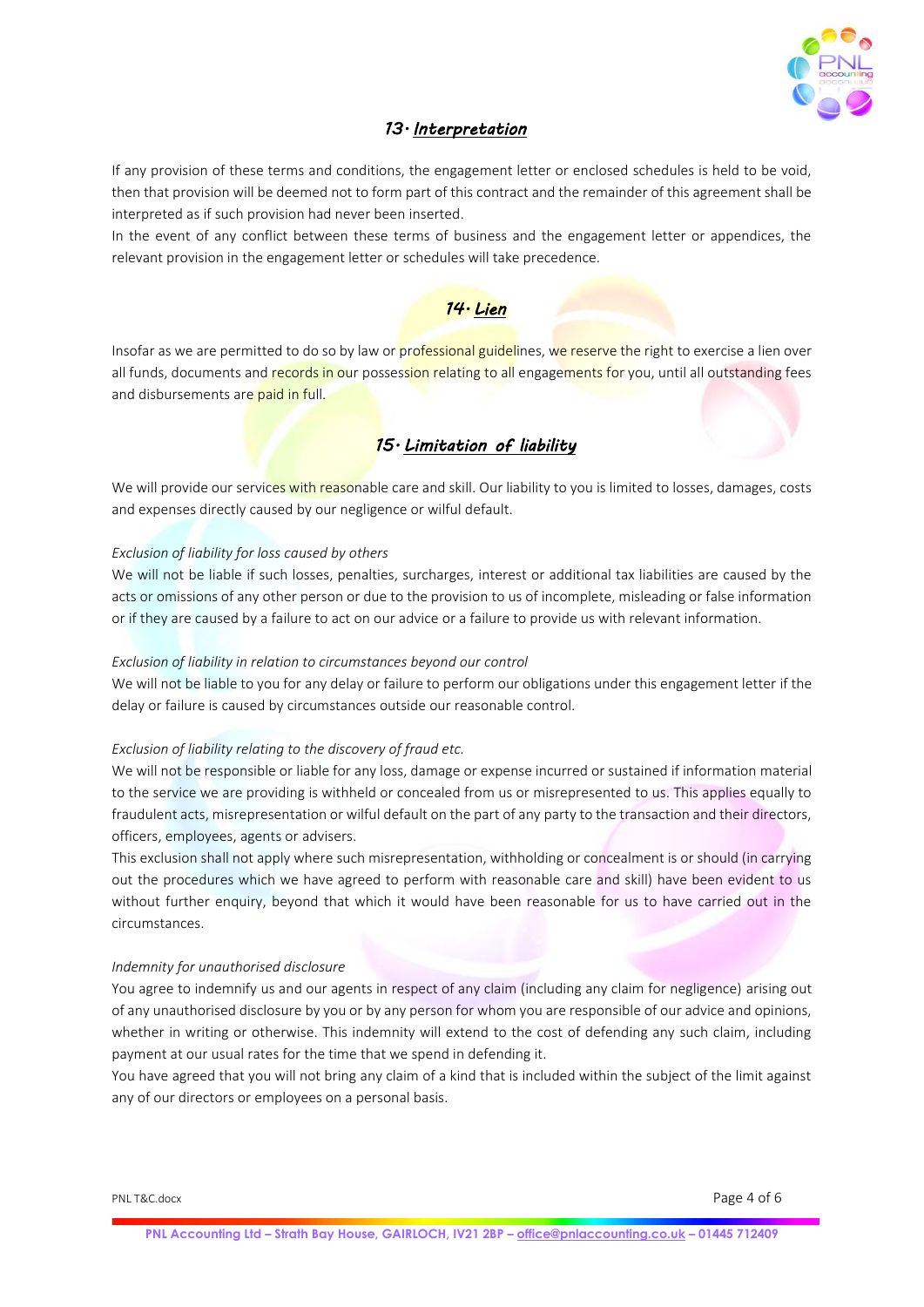

# *16. Limitation of Third Party rights*

The advice and information we provide to you as part of our service is for your sole use and not for any third party to whom you may communicate it unless we have expressly agreed in the engagement letter that a specified third party may rely on our work. We accept no responsibility to third parties, including any group company to whom the engagement letter is not addressed, for any advice, information or material produced as part of our work for you which you make available to them. A party to this agreement is the only person who has the right to enforce any of its terms and no rights or benefits are conferred on any third party under the Contracts (Rights of Third Parties) Act 1999.

# *17. Period of engagement and termination*

Unless otherwise agreed in the engagement covering letter, our work will begin when we receive your implicit or explicit acceptance of that letter. Except as stated in that letter we will not be responsible for periods before that date.

Each of us may terminate this agreement by giving not less than 21 days notice in writing to the other party, except where you fail to cooperate with us or we have reason to believe that you have provided us or HMRC with misleading information, in which case we may terminate this agreement immediately. Termination will be without prejudice to any rights that may have accrued to either party prior to termination.

In the event of termination of this contract, we will endeavour to agree with you the arrangements for the completion of work in progress at that time, unless we are required for legal or regulatory reasons to cease work immediately. In that event, we shall not be required to carry out further work and shall not be responsible or liable for any consequences arising from termination.

## *18. Reliance on advice*

We will endeavour to record all advice on important matters in writing. Advice given orally is not intended to be relied upon unless confirmed in writing. Therefore, if we provide oral advice (for example during the course of a meeting or a telephone conversation) and you wish to be able to rely on that advice, you must ask for the advice to be confirmed by us in writing.

### *19. Retention of papers*

You have a legal responsibility to retain documents and records relevant to your tax affairs. During the course of our work we may collect information from you and others relevant to your tax affairs. We will return any original documents to you if requested. Documents and records relevant to your tax affairs are required by law to be retained as follows:

Individuals, trustees and partnerships:

- with trading or rental income: five years and ten months after the end of the tax year
- otherwise: 22 months after the end of the tax year

Companies, LLPs and other corporate entities:

six years from the end of the accounting period

Whilst certain documents may legally belong to you, we may destroy correspondence and other papers that we store, electronically or otherwise, which are more than seven years old. You must tell us if you require the return or retention of any specific documents for a longer period.

PNL T&C.docx Page 5 of 6